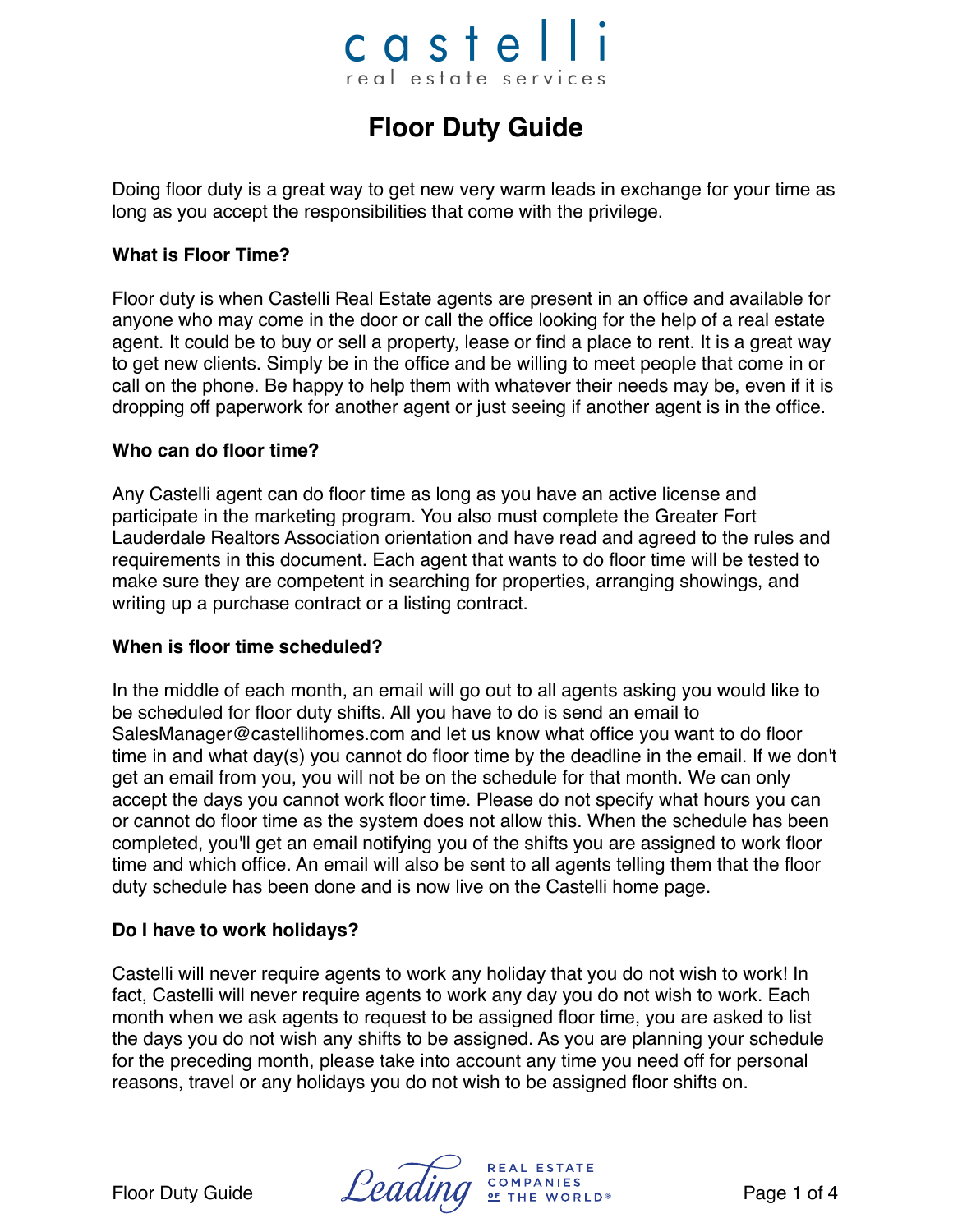## castel real estate services

We are a very diverse culture, there are many holidays throughout the year and we encourage you to enjoy your personal time as you like. There are some people that wish to work on some holidays and not on others. While Castelli staff (admins and support staff) will have some holidays they are given off and do not have to come into the office, as independent contracts, real estate agents are allowed to choose for themselves what days they do or do not want to work.

There may be agents who feel it is advantageous for them to work on those days when the staff is not in the office, in fact we do it every week during the weekends. Therefore, when the you are sending in your request to be signed floor shifts for any month, it is very important that you look at your personal calendar to determine what days you do not wish to be assigned floor time, including holidays.

## **What offices can I do floor time at?**

Agents from the Wilton Manors office can be assigned to do floor duty at Las Olas. Las Olas agents can only be assigned to do floor at the Las Olas office. That being said, any agent is welcome to cover a shift for an agent at any other office when the need arises.

## **What may I do while I am on floor duty?**

You can do paperwork, searches and phone calls but you have to be able to speak with a customer either in person or on the phone at a moment's notice.

## **What is expected of me while I am on floor duty?**

If you are scheduled for the first shift of the day (9am to noon), please help in opening up the office. On the weekends, this may mean you are doing this by yourself. Make sure lights and signs are on and the front door is unlocked. Check thermostats are set to the proper temperature and that conference rooms are tidy. The setup steps for each office will vary.

If you are scheduled for the last shift of the day (3pm to 6pm), please help in closing the office. On weekends, again, this may mean you are doing this by yourself. Make sure the lights and signs are turned off and all the doors are locked (check each one). Check thermostats are set the proper temperature and that conference rooms are tidy. Radios, coffee pots and such are turned off. The closing steps for each office will vary.

Help answer the phone and greet people at the door whether or not office staff is present. Should the phone ring 3 times, and then please pick up the line. Politely say "Castelli Real Estate, this is [your name]. How may I help you?" If someone walks into the office and staff is busy, please greet the customer at the door with the same greeting. If they are looking for a specific person, find that person and let them know someone is there to see them. Don't forget to offer them bottled water and if they have to wait for someone, to have a seat in a conference room or an available chair.

REAL ESTATE Floor Duty Guide  $\mathcal{L}e^{i\theta}$   $\mathcal{L}e^{i\theta}$   $\mathcal{L}e^{i\theta}$   $\mathcal{L}e^{i\theta}$   $\mathcal{L}e^{i\theta}$   $\mathcal{L}e^{i\theta}$   $\mathcal{L}e^{i\theta}$   $\mathcal{L}e^{i\theta}$   $\mathcal{L}e^{i\theta}$   $\mathcal{L}e^{i\theta}$   $\mathcal{L}e^{i\theta}$   $\mathcal{L}e^{i\theta}$   $\mathcal{L}e^{i\theta}$   $\mathcal{L}e^{$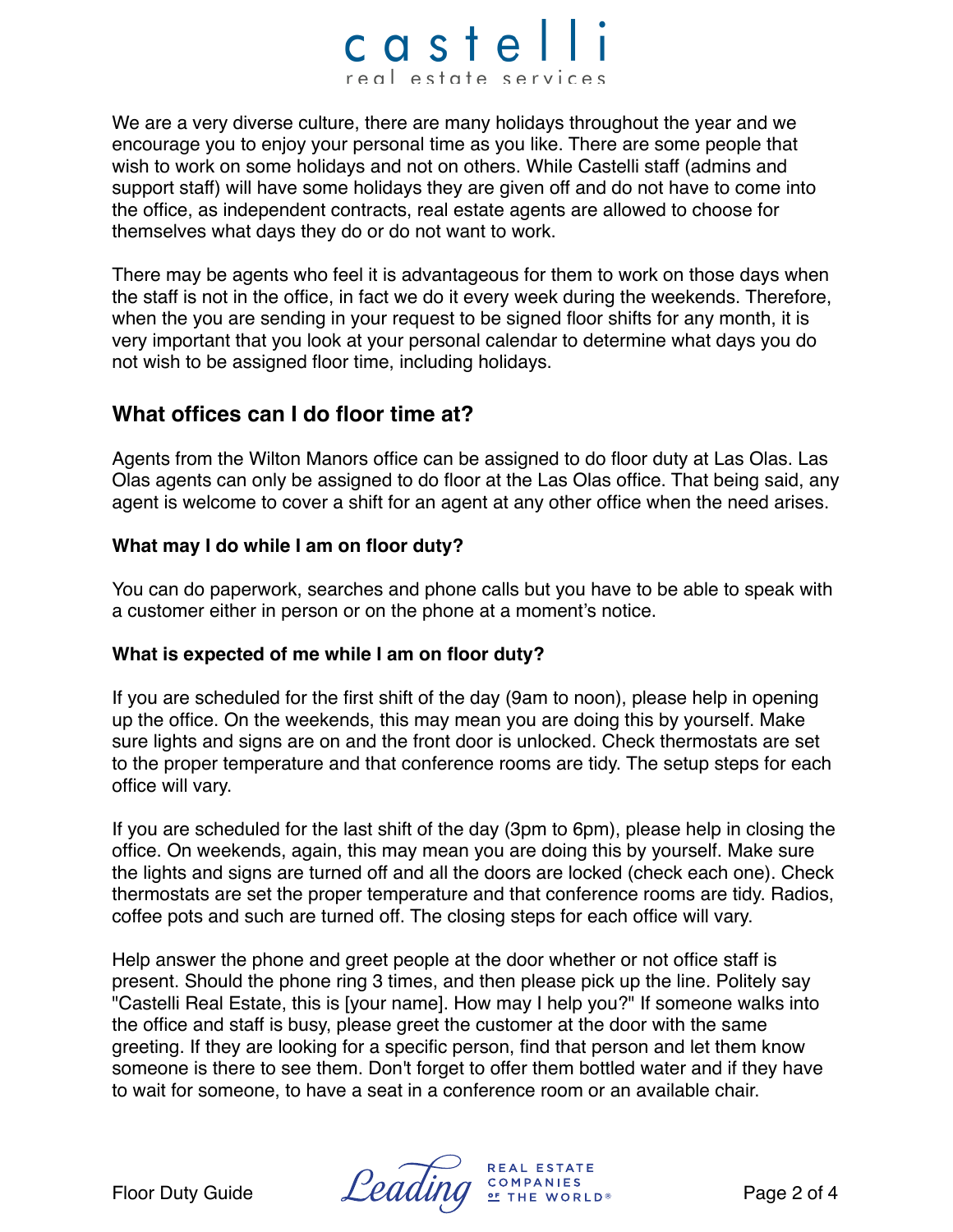## castelli real estate services

Keep in mind that every person who calls or comes to an office has the potential for doing a deal with you, even if it doesn't happen that day or visit. Being friendly, approachable and helpful goes a long way towards people wanting to come back to the office or tell others that Castelli Real Estate is the place to go.

### **What responsibilities come with floor duty?**

Doing floor duty can be very lucrative. It's one of the best ways to get new customers just by helping people who walk into our office or call on the phone. With this great opportunity, come some basic responsibilities.

- 1. **Show up for your scheduled shifts.** If for some reason your schedule changes, it is your responsibility to find someone to cover your shift for you. You can post on the Castelli forum, email or call other agents. Make the effort to find someone to cover your shift. If all else fails, call the agent that is on duty before you to let them know you can not make it. Maybe they or someone else in the office can cover the shift. If you are on the first shift (9am to noon), call the sales manager to let them know you can't make it and were not able to find someone to cover the shift. The first time you do not show up for a shift, you will get 1 warning. The second time you do not show up for a shift, you will be removed from doing floor duty for 30 days. The third time you do not show up for a shift, you will not be allow to do floor duty until you have proved you are able to accept the responsibility.
- 2. **Be early for your scheduled shift and stay the full shift.** Being on time means arriving 10 Minutes before your scheduled shift to get settled where you will be working and letting the agent on the shift before you know you are there. If it's the first shift of the day, you'll be opening up the office for customers to come in. Very often, agents will have their customers drop off documents at the office. It is expected that the office is open from 9am to 6pm every day except for certain holidays. Just because it's late in the day and it's unlikely someone will come by doesn't mean you can leave. Think how poorly it will reflect on Castelli should someone come by to drop off an important document after they get off work or first thing in the morning and no one is there to help them when they need it most.
- 3. **If someone does not show up for their shift.** Should an agent not show up for their assigned shift, either before or after you, call the agent to see if they are on their way. Maybe they are just running late. If you are unable to reach them or if they are unable to get to the office, notify the sales manager immediately. See if anyone else in the office, or you, is willing to cover the shift. Should you have to leave and there is no one else in the office, follow the procedures to close the office. Never leave the office open and unattended.
- 4. **Where to sit while on floor duty.** If at all possible, sit at a desk by the front door so you are able to see people as they enter the door. Whether or not staff is scheduled to be working, staff may not always be at their desk and it is your responsibility to